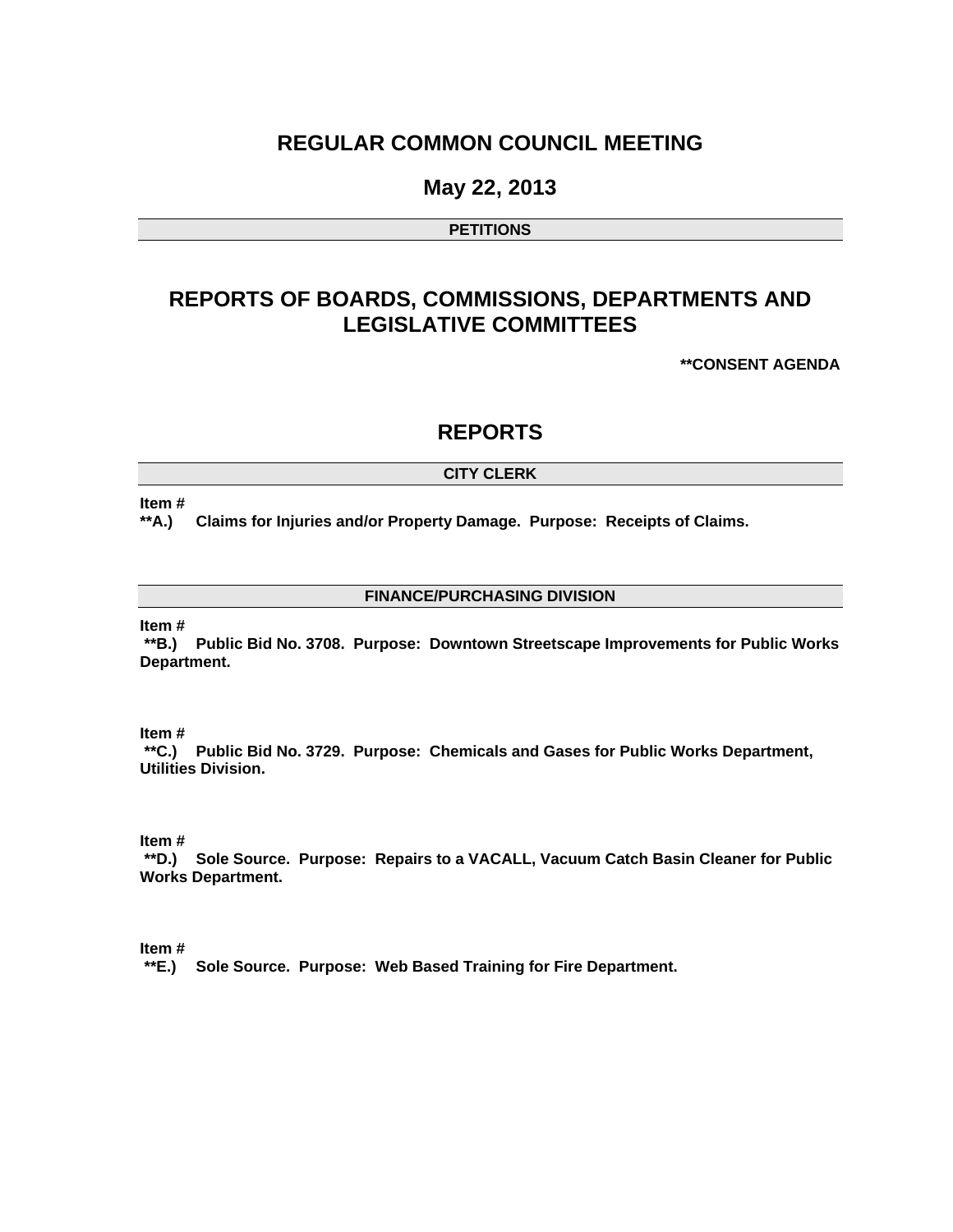**Item #** 

**\*\*F.) Public Bid No. 3711. Purpose: Right Away Improvement Program for Public Works Department.** 

#### **POLICE DEPARTMENT**

**Item #31993** 

 **\*\*G.) Installation of "No Parking on this Side of the Street" signs on Governor Street from Beach Street to Selander Street. Purpose: Voted to deny this request.** 

**Item #32125** 

 **\*\*H.) Increase Police patrols in evening hours at Martha Hart Park. Purpose: No formal Police Board action is required.** 

**Item #32147** 

 **\*\*I.) Install "No Overnight Parking" signs on Russwin Road. Purpose: Voted to deny this petition.** 

**Item #32148** 

 **\*\*J.) Stop sign in vicinity of Wiegands Drive and Reservoir Road to curb speeding in area. Purpose: Voted to deny this request.** 

**Item #32194** 

 **\*\*K.) Installation for replacement of two (2) fifteen minute parking spaces in front of D'Amato Apartments located at 40 Chestnut Street. Purpose: Signs have been replaced.** 

**Item #32234** 

 **\*\*L.) Installation of "Stop" Sign at corner of Fire House Lane and Stanley Street. Purpose: Voted to deny this petition.** 

#### **PUBLIC WORKS**

**Item #** 

 **\*\*M.) 2013-2014 Sewer User Fees. Purpose: Maintaining current Sewer User Fee.**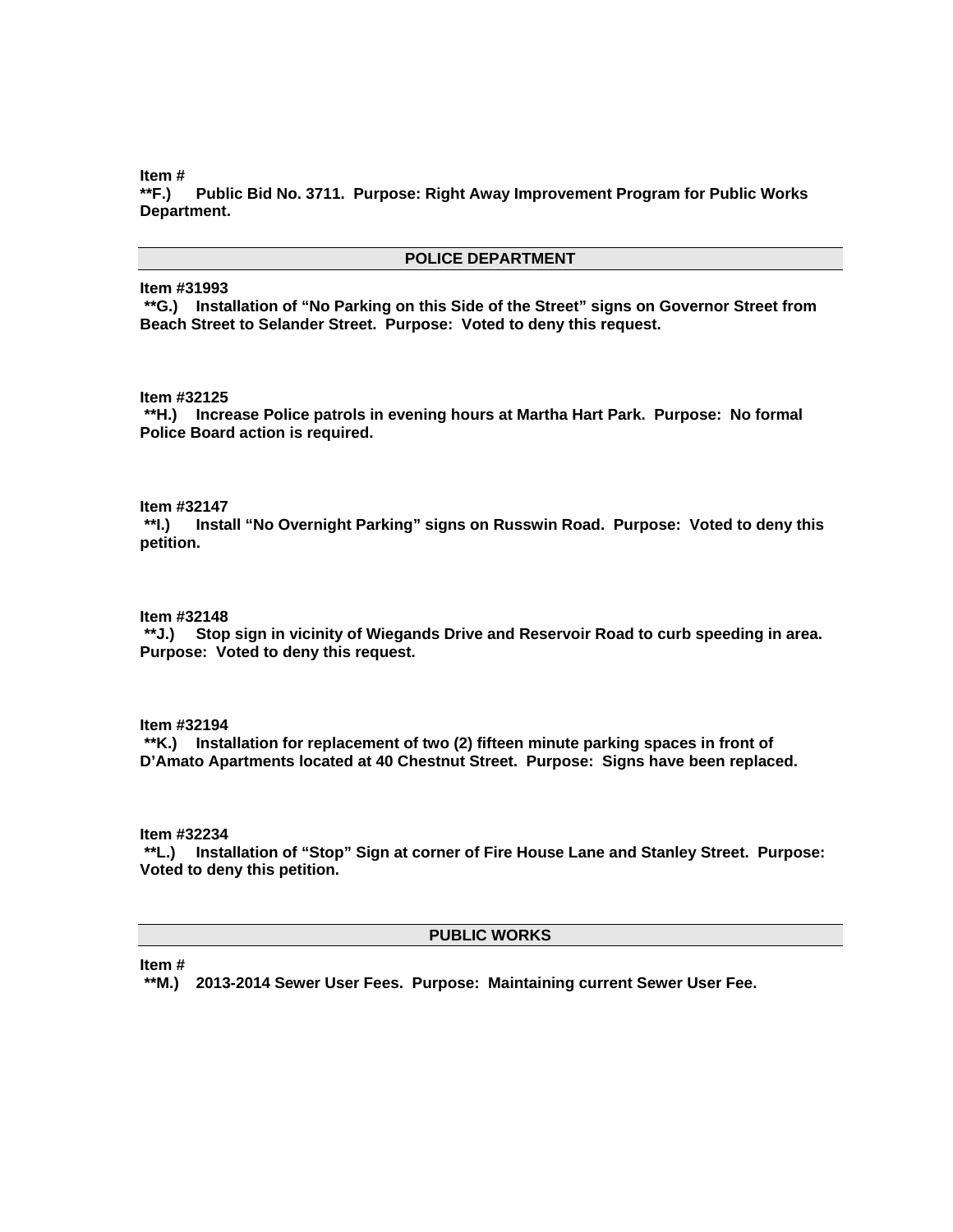**Item #** 

 **\*\*N.) Tax Abatements, Corrections and Refunds.** 

# **RESOLUTIONS**

#### **Item #**

**1.) Asthma case management services. Purpose: "Putting on Airs Asthma Home Visitation Program - Grant to provide reimbursement for sanitarian hours to assist with environmental home assessment portion of program. A. Platosz, D. DeFronzo** 

# **Item #**

**2.) Health Department – Assess the prevalence and demographics of obesity in school age children at preschool, kindergarten, 6th grade and 9th grade. Purpose: Approve receipt of grant funding from State of Conn. A. Platosz, D. DeFronzo** 

#### **Item #**

**3.) Budget Adoption – Police Department. Purpose: Explorer Police Academy to provide one week "mini police academy. S. Bielinski, C. Carlozzi, Jr., R. Centeno, L. Hermanowski, W. Pabon, E. Sanchez** 

#### **Item #**

**4.) Transit-Oriented Development (TOD) Pilot Program Grant. Purpose: State awarded grant for project of the Streetscape Master Plan associated with construction of new Police Headquarters. C. Carlozzi, Jr., T. Collins, E. Magnuszewski, W. Pabon, E. Sanchez** 

#### **Item #**

**5.) New Britain Downtown District. Purpose: 2013-2014 Proposed Budget July 1, 2013 – June 30, 2014. W. Pabon**